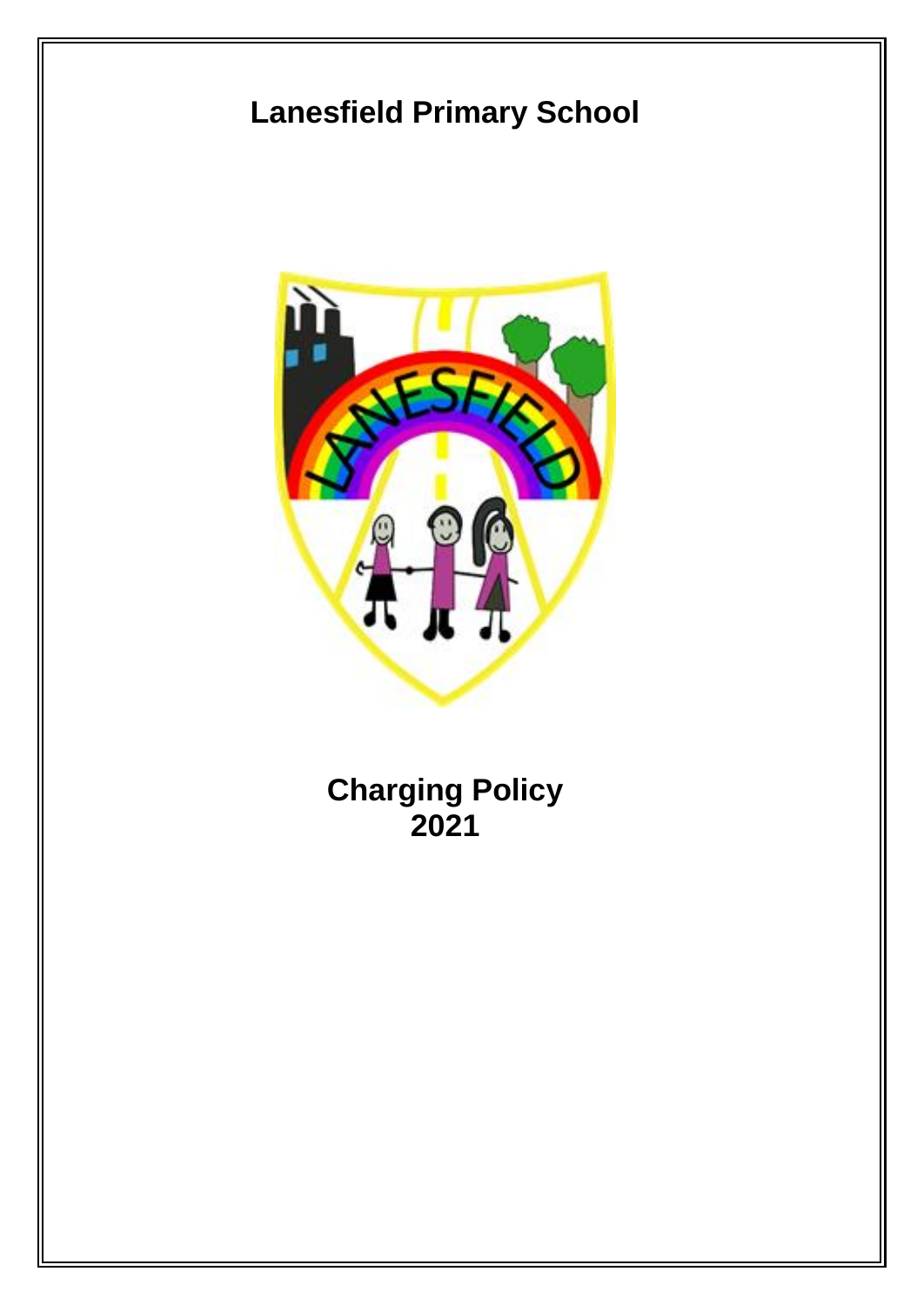# **Lanesfield Primary School Charging Policy – Reviewed Summer 2021**

#### **1 Introduction**

All education during school hours is free. We do not charge for any subject activity undertaken as part of the National Curriculum with the exception of individual or group music tuition.

#### **2 Voluntary contributions**

When organising school trips or visits which enrich the curriculum and educational experience of the children, the school invites parents to contribute to the cost of the trip. All contributions are voluntary and the school budget is utilised to heavily subsidise these activities. If we do not receive sufficient voluntary contributions, we may cancel a trip. If a trip goes ahead, it may include children whose parents have not paid any contribution. We do not treat these children differently from any others.

If a parent wishes their child to take part in a school trip or event, but is unwilling or unable to make a voluntary contribution, we do allow the child to participate fully in the trip or activity. Sometimes the school pays additional costs in order to support the visit. Parents have a right to know how each trip is funded. The school provides this information on request.

The following is a list of additional activities organised by the school, which require voluntary contributions from parents. These activities are known as 'optional extras'. This list is not exhaustive:

- visits to museums;
- sporting activities which require transport expenses;
- outdoor adventure activities;
- visits to the theatre;
- school trips abroad;
- musical events.

#### **3 Residential visits**

If the school organises a residential visit in school time or mainly school time, which is to provide education directly related to the National Curriculum, we once more subsidise the cost of the visit, in order to allow all families to access the experience.

#### **4 Music tuition**

All children study music as part of the normal school curriculum. We do not charge for this. However, if we have individual or group music tuition for pupils, this is not part of the National Curriculum and this may result in a small charge to support the offer of this service. Additionally, there may be a cost for tuition books, etc. We give parents information about additional music tuition at the start of each academic year if these courses are to be run.

#### **5 Swimming**

The school organises swimming lessons for children on a rota. We inform parents when these lessons are to take place, and we ask parents for their written permission for their child to take part in swimming lessons. There is no charge for this at present, however, parents are asked to contribute £1.00 per term towards travel costs.